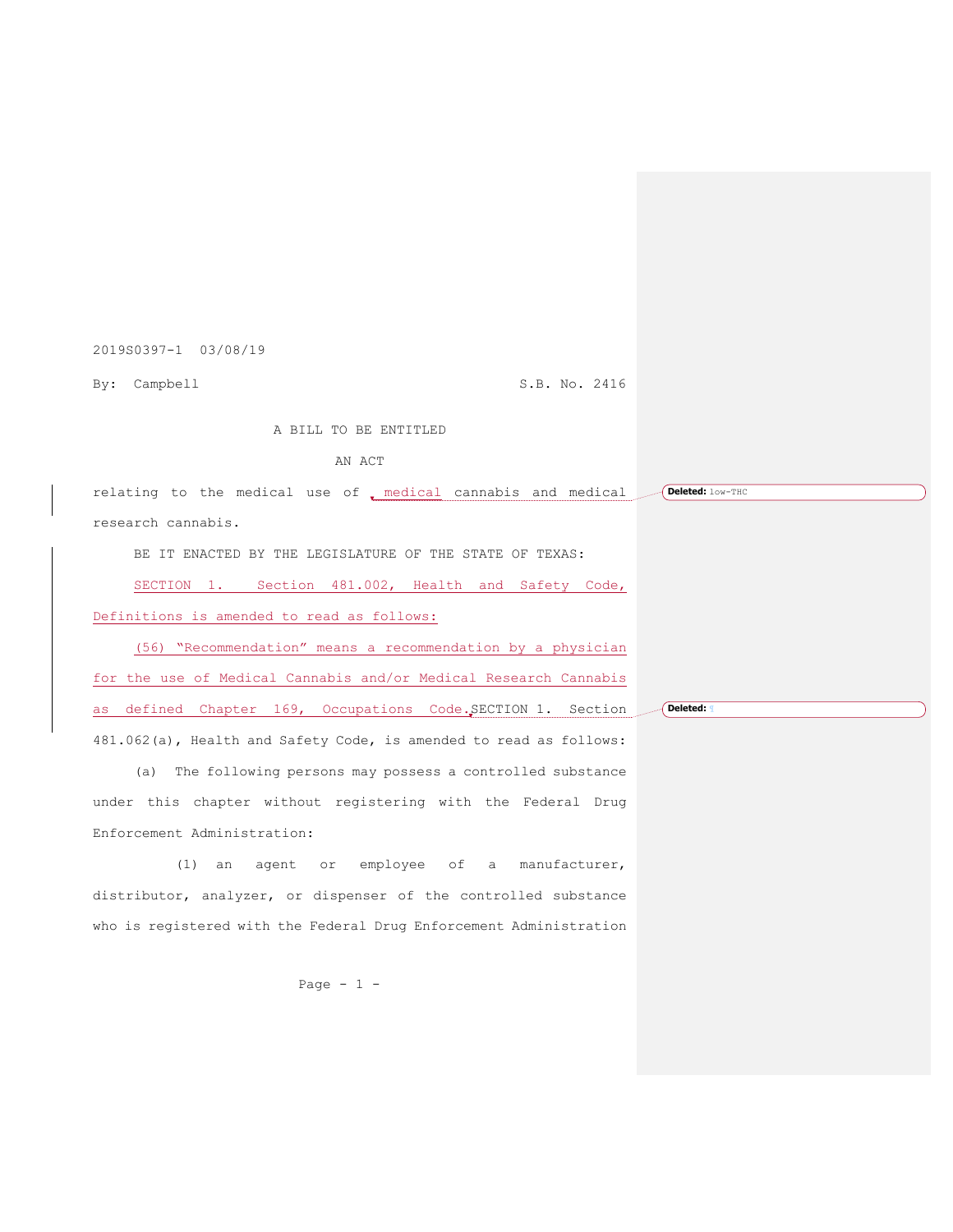and acting in the usual course of business or employment;

(2) a common or contract carrier, a warehouseman, or an employee of a carrier or warehouseman whose possession of the controlled substance is in the usual course of business or employment;

(3) an ultimate user or a person in possession of the controlled substance under a lawful order of a practitioner or in lawful possession of the controlled substance if it is listed in Schedule V;

(4) an officer or employee of this state, another state, a political subdivision of this state or another state, or the United States who is lawfully engaged in the enforcement of a law relating to a controlled substance or drug or to a customs law and authorized to possess the controlled substance in the discharge of the person's official duties;

(5) if the substance is tetrahydrocannabinol or one of its derivatives:

(A) a Department of State Health Services official, a medical school researcher, or a research program

Page  $-2$  -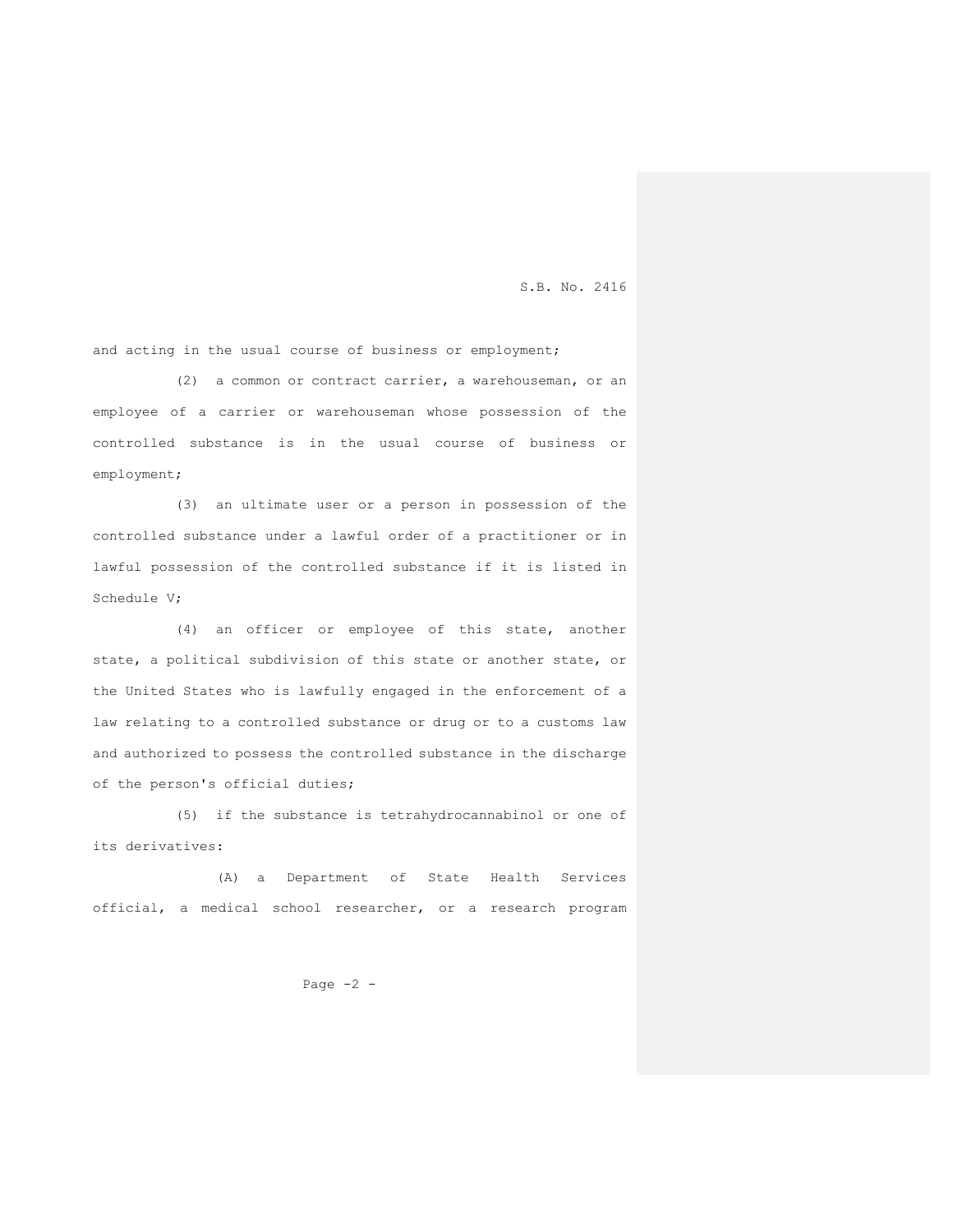participant possessing the substance as authorized under Subchapter G; or

(B) a practitioner or an ultimate user possessing the substance as a participant in a federally approved therapeutic research program that the commissioner has reviewed and found, in writing, to contain a medically responsible research protocol; or

(6) a dispensing organization licensed under Chapter 487 that possesses, medical cannabis or medical research cannabis.

SECTION 2. Section 481.111(e), Health and Safety Code, is amended to read as follows:

(e) Sections 481.120, 481.121, 481.122, and 481.125 do not apply to a person who engages in the acquisition, possession, production, cultivation, delivery, or disposal of a raw material used in or by-product created by the production or cultivation of **Deleted:** low-THC medical cannabis or medical research cannabis if the person:

(1) for an offense involving possession only of marihuana or drug paraphernalia, is a patient for whom emedical cannabis or medical research cannabis is recommended under Chapter 169, Occupations Code, or the patient's legal guardian, and the **Deleted:** low-THC **Deleted:** prescribed

**Deleted:** low-THC

Page  $-3$  -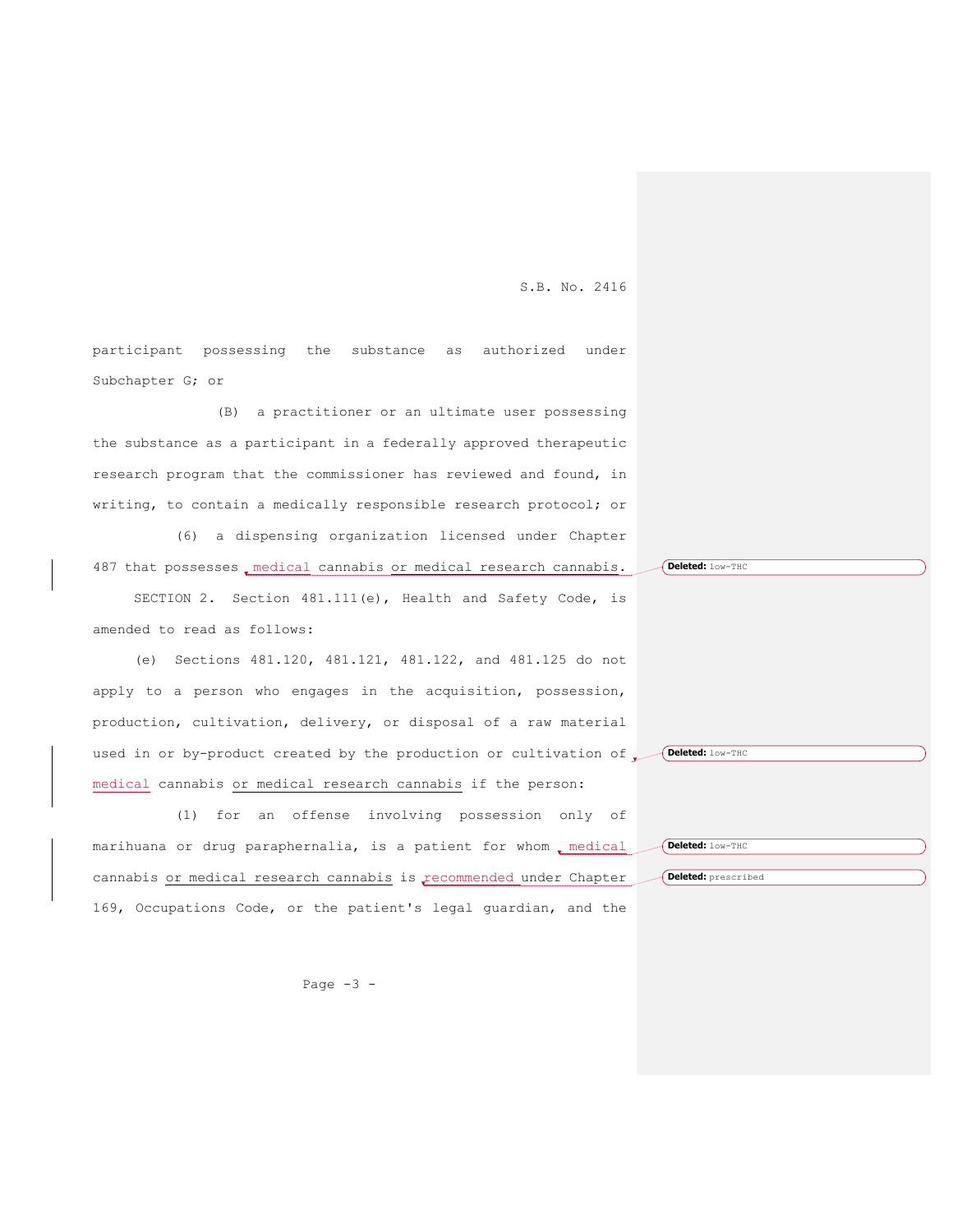| person possesses, medical cannabis or medical research cannabis    | Deleted: low-THC      |
|--------------------------------------------------------------------|-----------------------|
| obtained under a valid recommendation from a<br>dispensing         | Deleted: prescription |
| organization; or                                                   |                       |
| (2) is a director, manager, or employee of a dispensing            |                       |
| organization and the person, solely in performing the person's     |                       |
| reqular duties at the organization, acquires, possesses, produces, |                       |
| cultivates, dispenses, or disposes of:                             |                       |
| in reasonable quantities, any medical<br>(A)                       | Deleted: low-THC      |
| cannabis or medical research cannabis or raw materials used in or  |                       |
| by-products created by the production or cultivation of medical    | Deleted: low-THC      |
| cannabis or medical research cannabis; or                          |                       |
| paraphernalia used<br>(B)<br>drug<br>in<br>the<br>any              |                       |
| acquisition, possession, production, cultivation, delivery, or     |                       |
| disposal of medical cannabis or medical research cannabis.         | Deleted: low-THC      |
| SECTION 3. Section 481.111(f), Health and Safety Code, is          |                       |
| amended by adding Subdivision (3) to read as follows:              |                       |
| (2) "Medical cannabis" has the meaning assigned by                 |                       |
| Section 169.001, Occupations Code.                                 |                       |
| (3)<br>"Medical research cannabis" has the meaning                 |                       |

Page  $-4$  -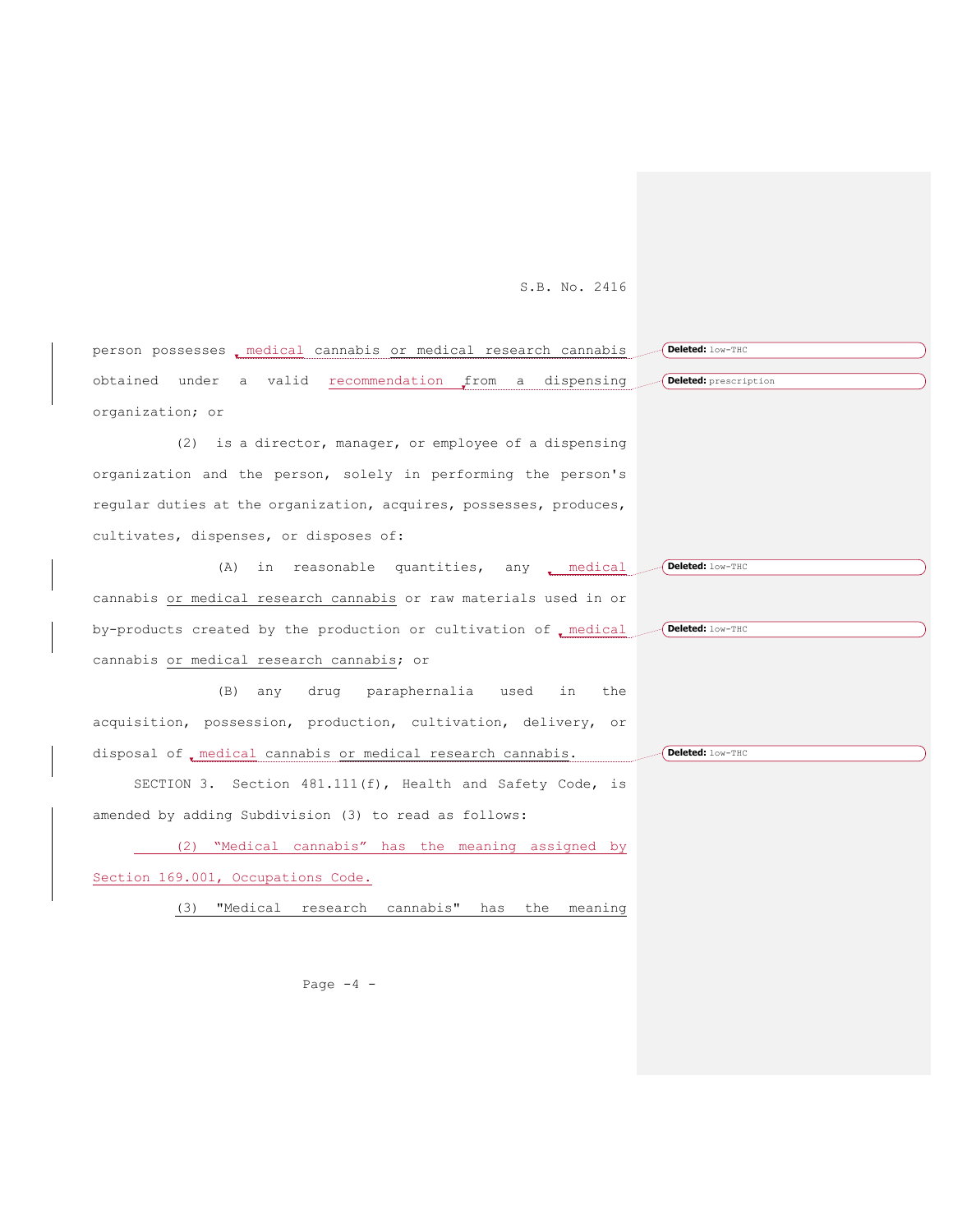## assigned by Section 169.001, Occupations Code.

SECTION 4. Section 487.001, Health and Safety Code, is amended by amending Subdivision (3) and adding Subdivision (5) to read as follows:

(3) "Dispensing organization" means an organization licensed by the department to cultivate, process, and dispense **Deleted:** low-THC medical cannabis or medical research cannabis to a patient for whom medical cannabis or medical research cannabis is recommended under Chapter 169, Occupations Code.

(5) "Medical research cannabis" has the meaning assigned by Section 169.001, Occupations Code.

Sec. 487.053. LICENSING OF DISPENSING ORGANIZATIONS AND CANNABIS TESTING FACILITIES; REGISTRATION OF CERTAIN ASSOCIATED INDIVIDUALS.

SECTION 10. Section 487.053(a), Health and Safety Code, is amended to read as follows:

(a) The department shall:

(1) issue or renew a license under Subchapter C to

operate as:

Page  $-5$  -

**Deleted:** low-THC

```
Deleted: prescribed
```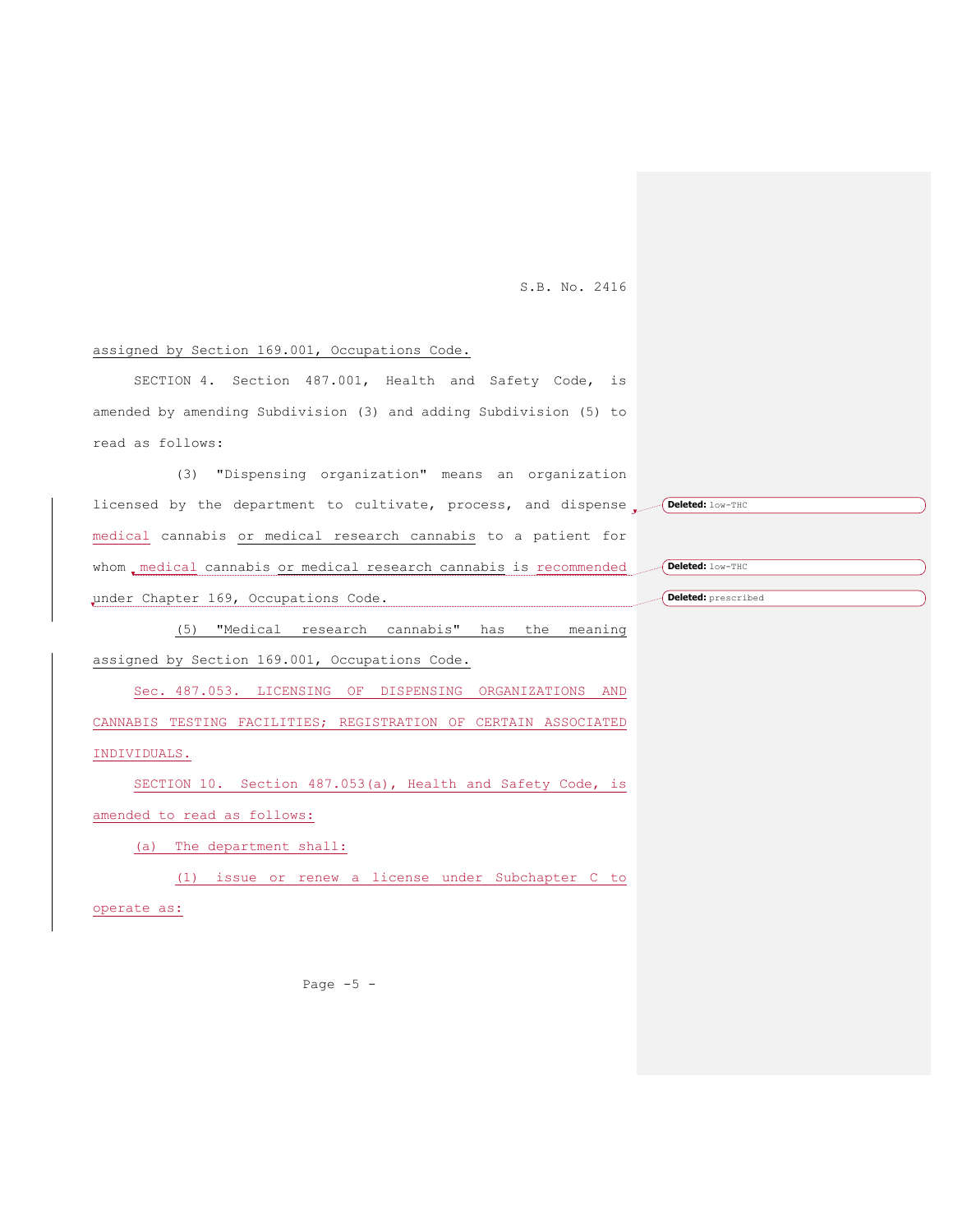(A) a dispensing organization to each applicant who satisfies the requirements established under this chapter for licensure as a dispensing organization; and

(B) a cannabis testing facility to each applicant who satisfies the requirements established under this chapter for licensure as a cannabis testing facility The department shall adopt rules for the administration of the cannabis testing facilities with an accreditation program which must be consistent with national accreditation standards approved by the National Environmental Laboratory Accreditation Program.; and

(2) register directors, managers, and employees under Subchapter D of each:

(A) dispensing organization; and

(B) cannabis testing facility.

SECTION 5. Section 487.054, Health and Safety Code, is amended to read as follows:

Sec. 487.054. COMPASSIONATE-USE REGISTRY. (a) The department shall establish and maintain a secure online

Page  $-6$  -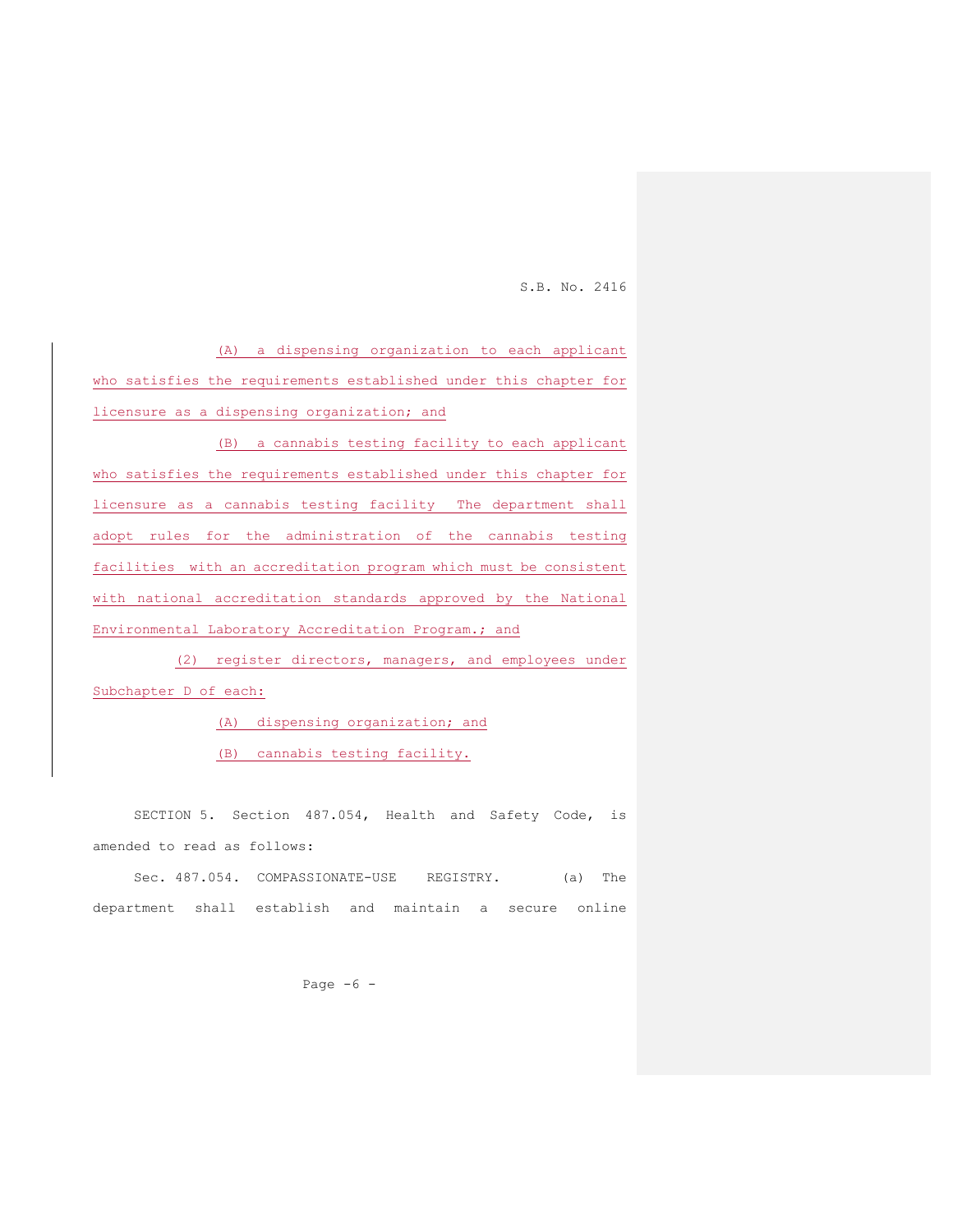compassionate-use registry that contains:

(1) the name of each physician who registers as the recommender for a patient under Section 169.004, Occupations Code, the name and date of birth of the patient, the frequency recommended , the means of administration ordered, and the total amount of , medical cannabis or medical research cannabis required to fill the patient's recommendation ; and (2) a record of each amount of  $\sqrt{ }$  medical cannabis or medical research cannabis dispensed by a dispensing organization to a patient under a recommendation. (b) The department shall ensure the registry: (1) is designed to prevent more than one qualified physician from registering as the recommending physician for a single patient; (2) is accessible to law enforcement agencies and dispensing organizations for the purpose of verifying whether a patient is one for whom medical cannabis or medical research cannabis is recommended and whether the patient's recommendation have been filled; and **Deleted:** prescriber **Deleted:** the **Deleted:** dosage prescribed **Deleted:** low-THC **Deleted:** patient's **Deleted:** prescription **Deleted:** low-THC **Deleted: Deleted:** prescription **Deleted:** prescriber **Deleted:** low-THC **Deleted:** prescribed **Deleted:** prescriptions

Page  $-7 -$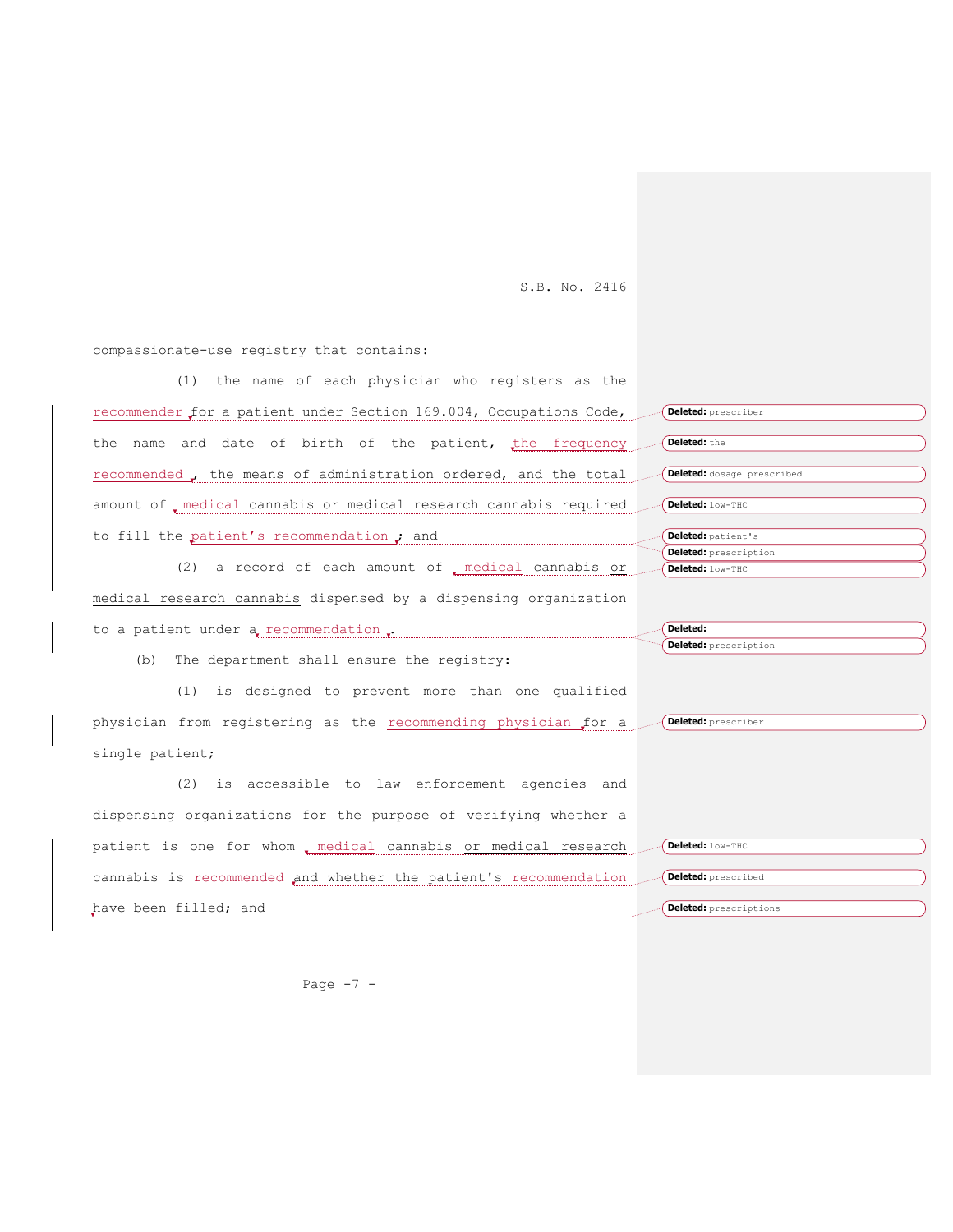| (3) allows a physician qualified to recommend medical            | Deleted: prescribe low-THC |
|------------------------------------------------------------------|----------------------------|
| cannabis and medical research cannabis under Section 169.002,    |                            |
| Occupations Code, to input safety and efficacy data derived from |                            |
| the treatment of patients for whom , medical cannabis or medical | Deleted: low-THC           |
| research cannabis is recommended under Chapter 169, Occupations  | Deleted: prescribed        |
| Code.                                                            |                            |
| SECTION 6. Section 487.102, Health and Safety Code, is           |                            |
| amended to read as follows:                                      |                            |
| Sec. 487.102. ELIGIBILITY FOR LICENSE. An applicant for a        |                            |
| license to operate as a dispensing organization is eligible for  |                            |
| the license if:                                                  |                            |
| (1) as determined by the department, the applicant               |                            |
| possesses:                                                       |                            |
| (A) the technical and technological ability to                   |                            |
| cultivate and produce . medical cannabis or medical research     | Deleted: low-THC           |
| cannabis;                                                        |                            |
| the ability to secure:<br>(B)                                    |                            |
| (i) the resources and personnel necessary to                     |                            |
| operate as a dispensing organization; and                        |                            |
|                                                                  |                            |
|                                                                  |                            |
| Page $-8$ -                                                      |                            |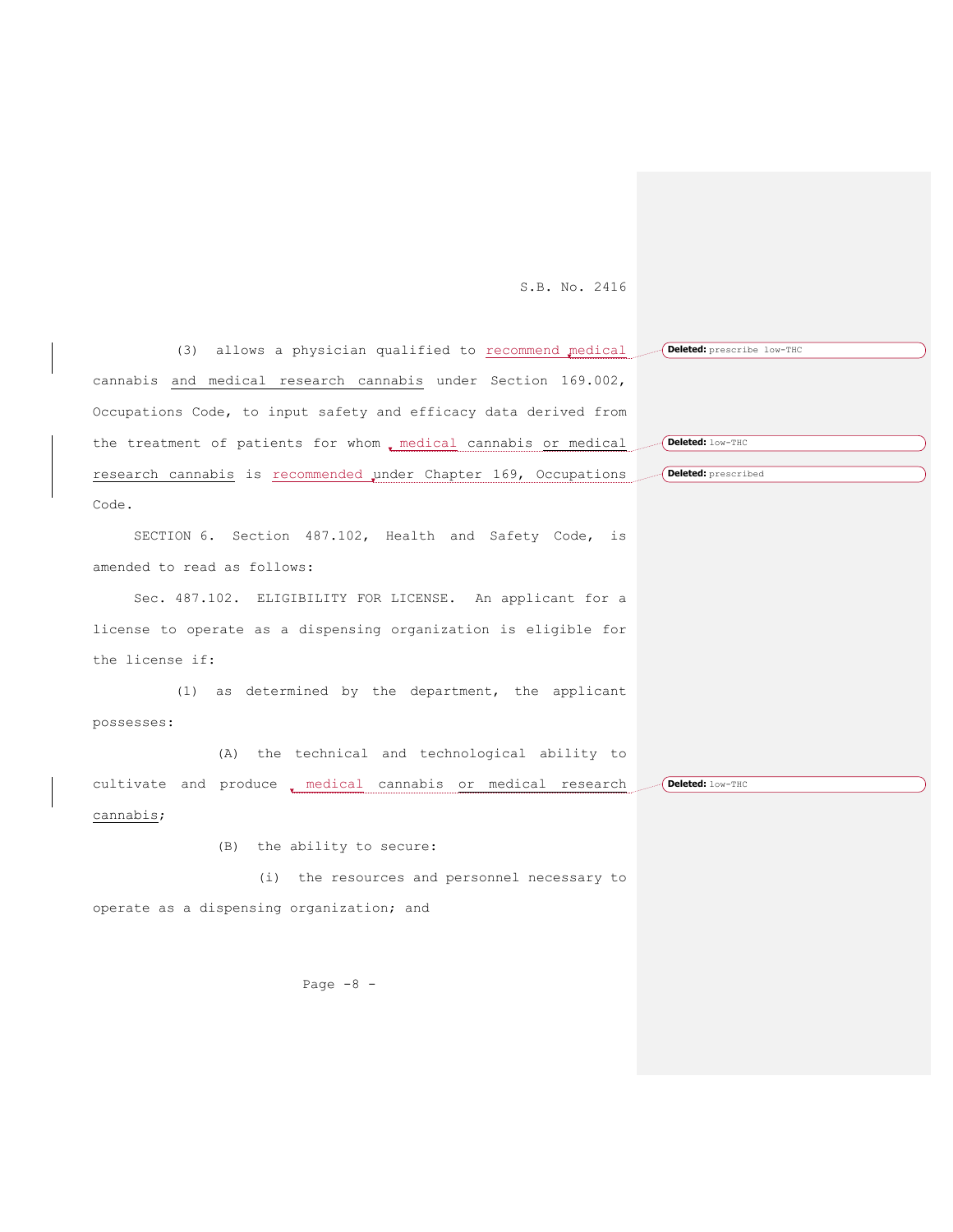(ii) premises reasonably located to allow patients listed on the compassionate-use registry access to the organization through existing infrastructure;

(C) the ability to maintain accountability for the raw materials, the finished product, and any by-products used or produced in the cultivation or production of , medical cannabis or medical research cannabis to prevent unlawful access to or unlawful diversion or possession of those materials, products, or byproducts; and

(D) the financial ability to maintain operations for not less than two years from the date of application;

(2) each director, manager, or employee of the applicant is registered under Subchapter D; and

(3) the applicant satisfies any additional criteria determined by the director to be necessary to safely implement this chapter.

(4) all applications will receive priority based upon the date received by department. If previously summitted applications meet the criteria above that applicant will be

Page  $-9 -$ 

**Deleted:** low-THC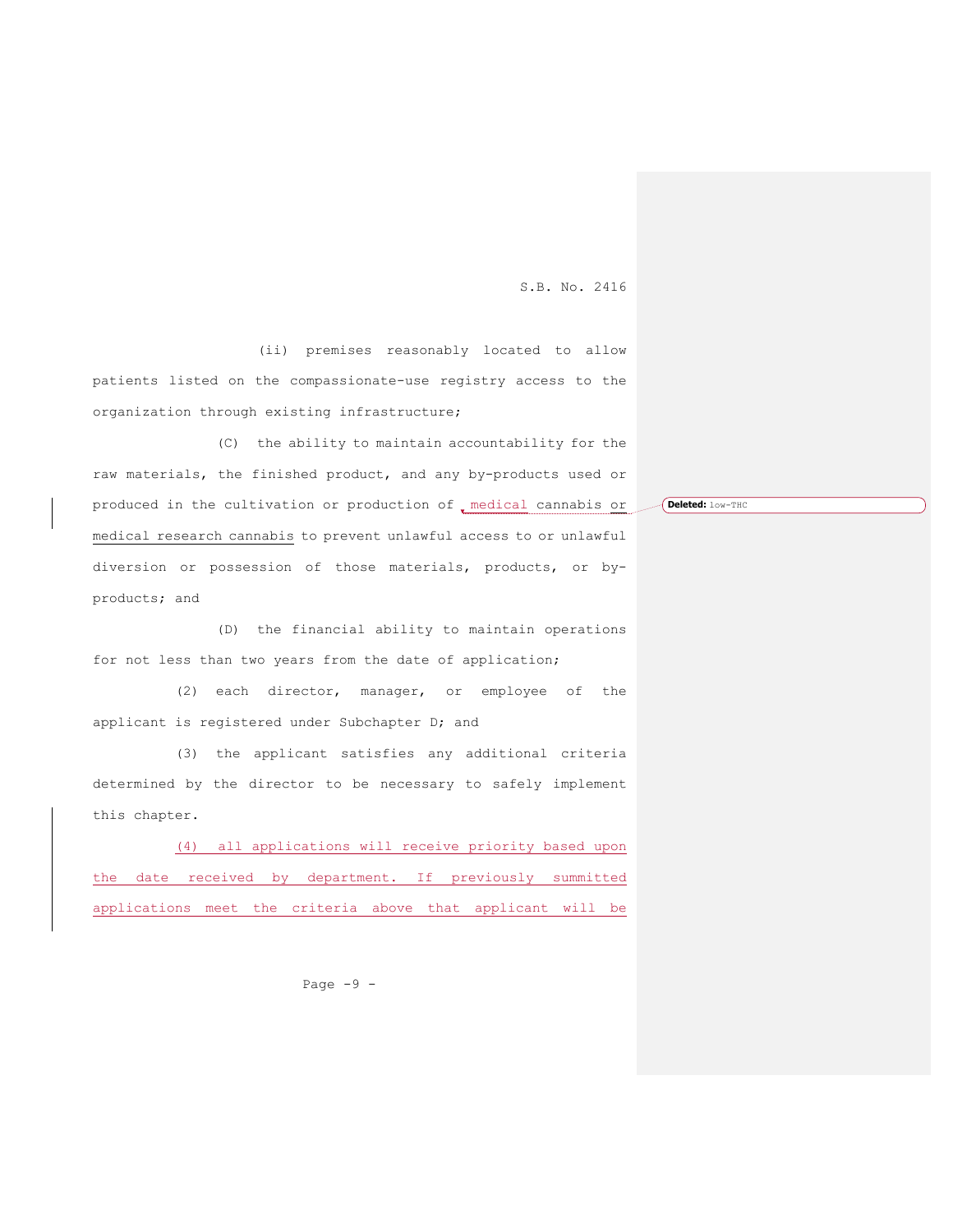**Deleted:** cannabis **Deleted:** prescribed

considered for a license prior to any new application.

SECTION 7. Section 487.104(a), Health and Safety Code, is amended to read as follows:

(a) The department shall issue or renew a license to operate as a dispensing organization only if:

(1) the department determines the applicant meets the eligibility requirements described by Section 487.102; and

(2) issuance or renewal of the license is necessary to ensure reasonable statewide access to, and the availability of, **Deleted:** low-THC medical cannabis or medical research cannabis for patients registered in the compassionate-use registry and for whom Medical **Peleted:** low-THC cannabis or medical research cannabis is recommended under Chapter 169, Occupations Code.

SECTION 8. Section 487.107, Health and Safety Code, is amended to read as follows:

| Sec. 487.107. DUTIES RELATING TO DISPENSING PRESCRIPTION.                            |
|--------------------------------------------------------------------------------------|
| (a) Before dispensing emedical cannabis or medical research<br>Deleted: low-THC      |
| cannabis to a person for whom the medical cannabis or medical (Deleted: low-THC      |
| research cannabis is recommended under Chapter 169, Occupations (Deleted: prescribed |

Page  $-10$  -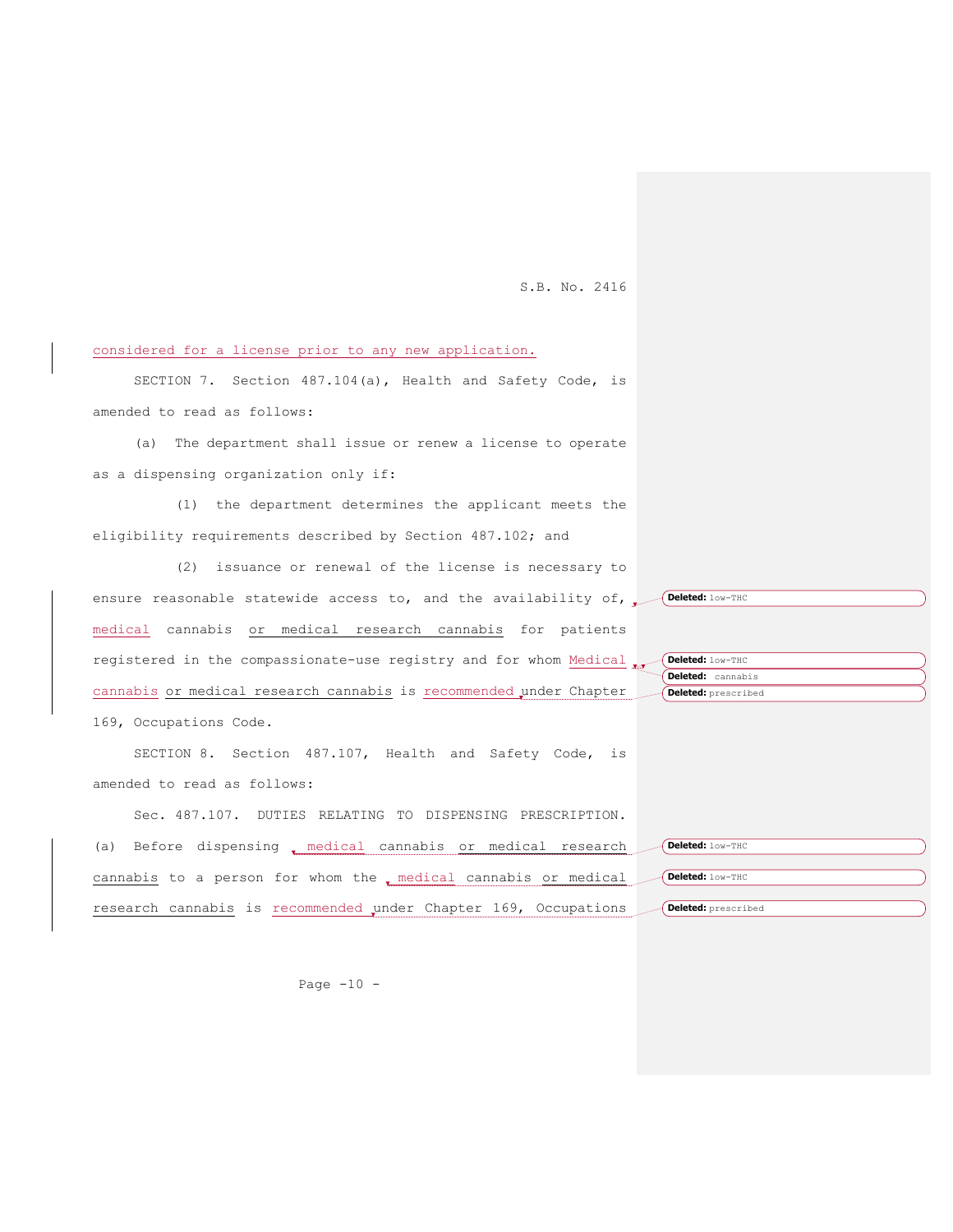Code, the dispensing organization must verify that the recommendation presented: **Deleted:** prescription

(1) is for a person listed as a patient in the compassionate-use registry;

(2) matches the entry in the compassionate-use registry with respect to the total amount of , medical cannabis or medical research cannabis required to fill the recommendation  $\boldsymbol{j}$  and

(3) has not previously been filled by a dispensing organization as indicated by an entry in the compassionate-use registry.

(b) After dispensing , medical cannabis or medical research cannabis to a patient for whom the medical cannabis or medical research cannabis is recommended under Chapter 169, Occupations Code, the dispensing organization shall record in the compassionate-use registry the form and quantity of medical cannabis or medical research cannabis dispensed and the date and time of dispensation.

SECTION 9. Section 487.108(c), Health and Safety Code, is amended to read as follows:

Page  $-11 -$ 

**Deleted: Deleted:** prescription

**Deleted:** low-THC

**Deleted:** prescribed

**Deleted:** low-THC

**Deleted:** low-THC **Deleted:** low-THC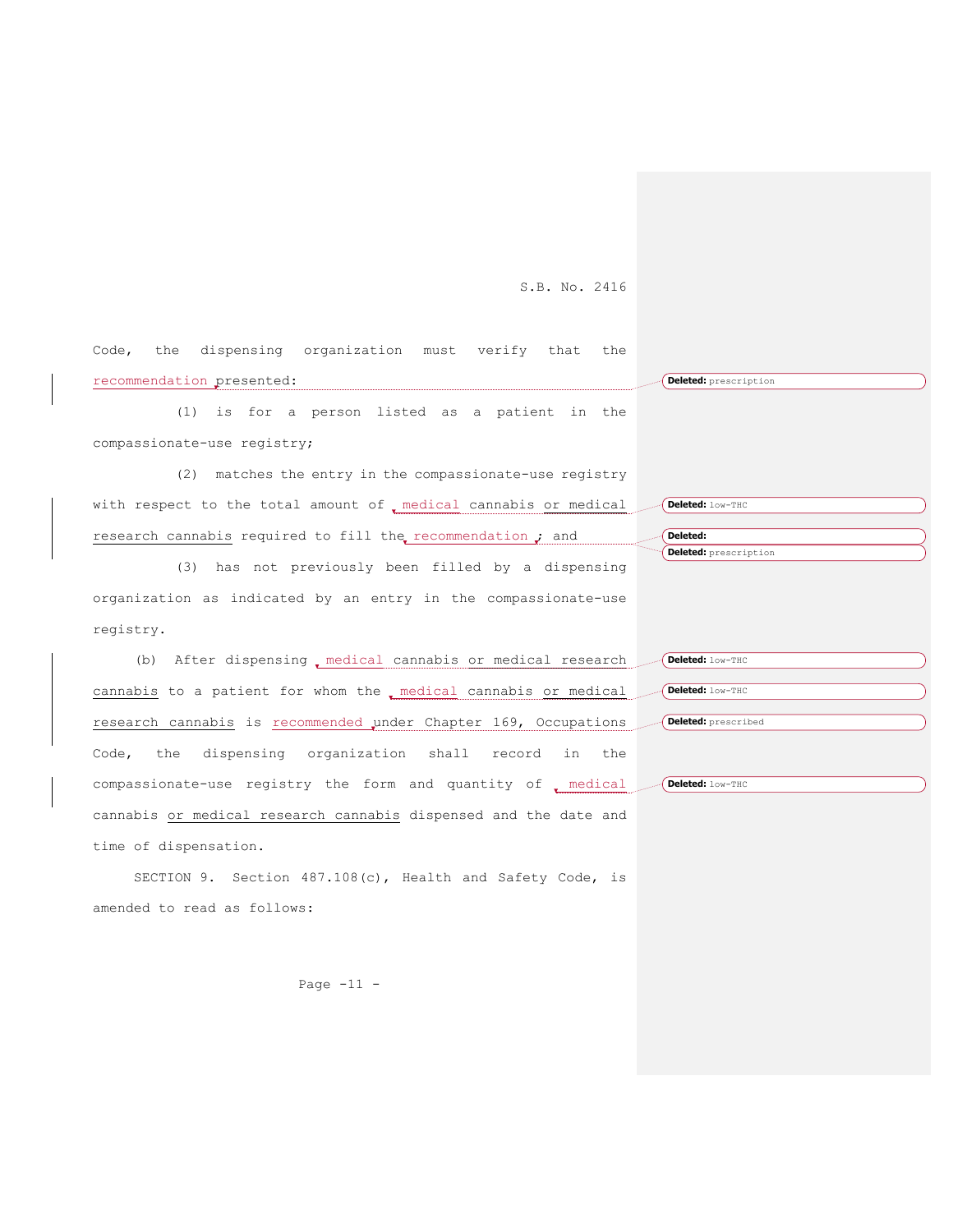(c) After suspending or revoking a license issued under this chapter, the director may seize or place under seal all emdical cannabis or medical research cannabis and drug paraphernalia owned or possessed by the dispensing organization. If the director orders the revocation of the license, a disposition may not be made of the seized or sealed medical cannabis or medical research cannabis or drug paraphernalia until the time for administrative appeal of the order has elapsed or until all appeals have been concluded. When a revocation order becomes final, all medical cannabis or medical research cannabis and drug paraphernalia may be forfeited to the state as provided under Subchapter E, Chapter 481.

SECTION 10. Section 487.201, Health and Safety Code, is amended to read as follows:

Sec. 487.201. COUNTIES AND MUNICIPALITIES MAY NOT PROHIBIT MEDICAL CANNABIS OR MEDICAL RESEARCH CANNABIS. A municipality, county, or other political subdivision may not enact, adopt, or enforce a rule, ordinance, order, resolution, or other regulation that prohibits the cultivation, production, dispensing, or

Page  $-12$  -

**Deleted:** low-THC **Deleted:** low-THC **Deleted:** low-THC

**Deleted:** LOW-THC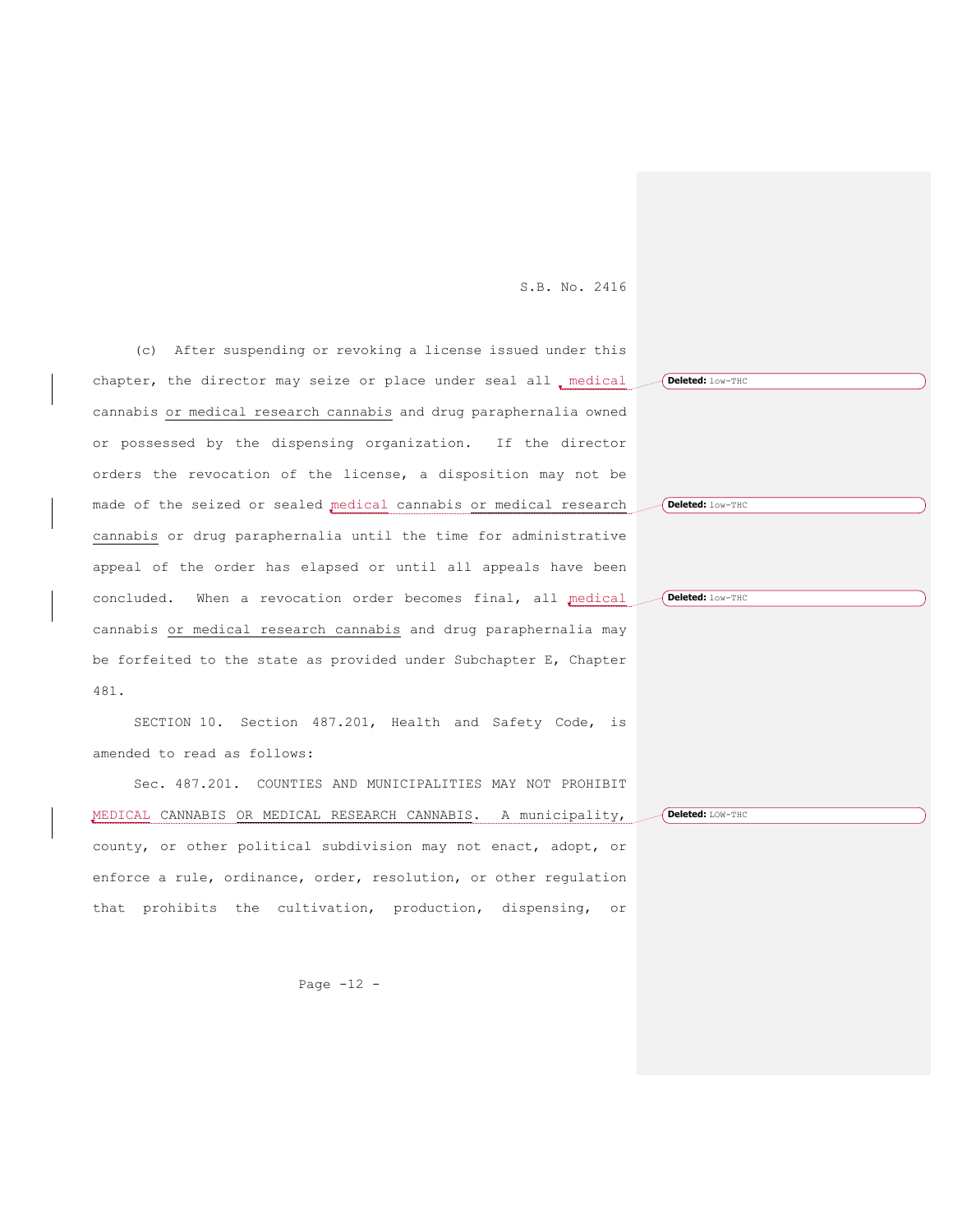| possession of , medical cannabis or medical research cannabis, as  | Deleted: low-THC    |
|--------------------------------------------------------------------|---------------------|
| authorized by this chapter.                                        |                     |
| SECTION 11. Chapter 487, Health and Safety Code, is amended        |                     |
| by adding Subchapter F to read as follows:                         |                     |
| SUBCHAPTER F. COMPASSIONATE-USE RESEARCH AND REPORTING             |                     |
| Sec. 487.251. COMPASSIONATE-USE<br>INSTITUTIONAL<br>REVIEW         |                     |
| (a) One or more institutional review boards may be<br>BOARDS.      |                     |
| established to:                                                    |                     |
| (1) evaluate and approve proposed research programs to             |                     |
| study the medical use of cannabis; and                             |                     |
| (2) oversee patient treatment undertaken as part of an             |                     |
| approved research program, including the certification of treating |                     |
| physicians and the approval of cannabis products to be recommended |                     |
| and evaluated.                                                     | Deleted: prescribed |
| (b) An institutional review board must be affiliated with a        |                     |
| dispensing organization and a:                                     |                     |
| medical school, as defined by Section 61.501,<br>(1)               |                     |
| Education Code; or                                                 |                     |

(2) hospital licensed under Chapter 241 that has at

Page -13 -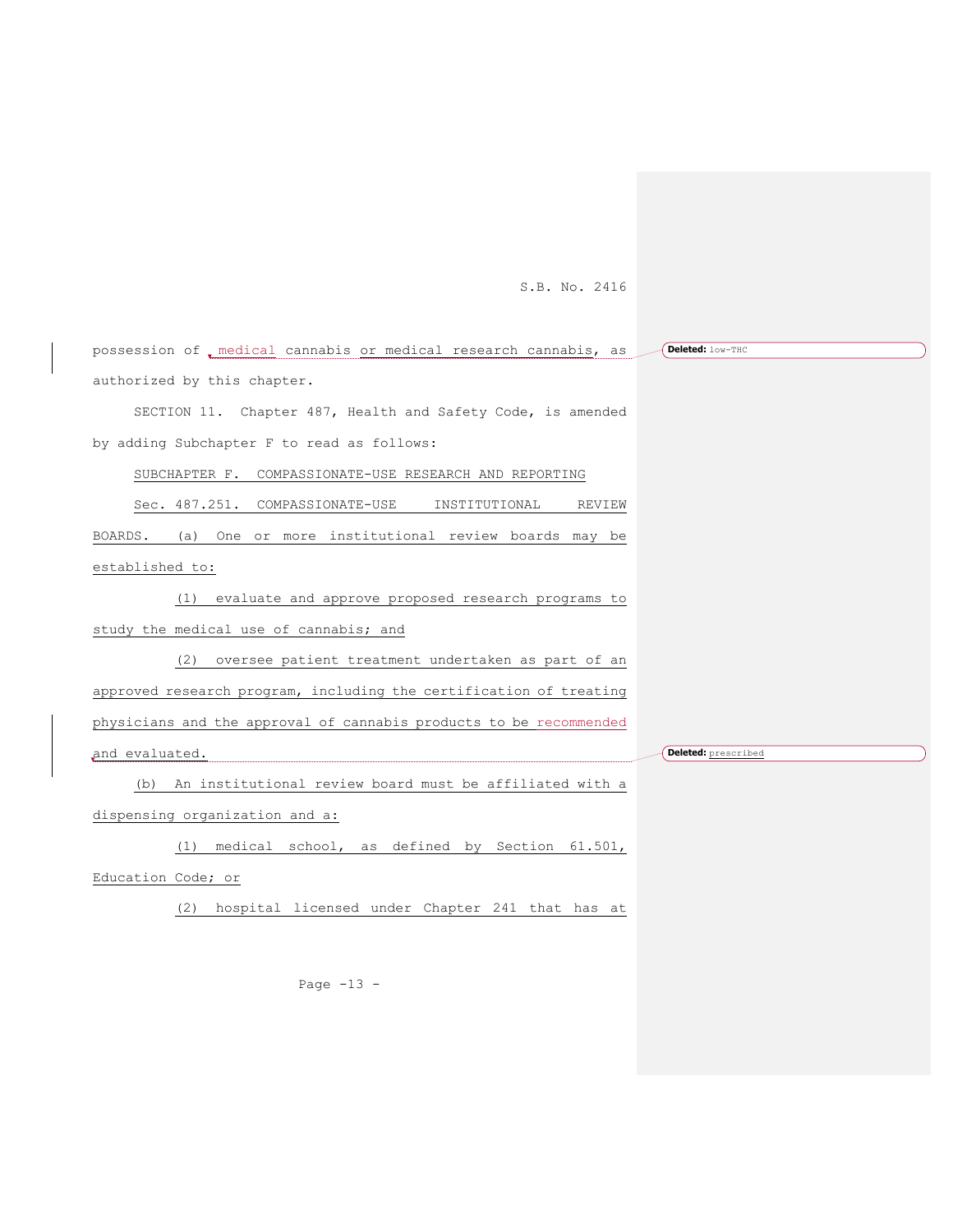least 150 beds.

(c) An institutional review board must submit written reports that describe and assess the research findings of each approved research program to:

(1) the department, not later than October 1 of each year; and

(2) the legislature, not later than 90 days before each regular legislative session.

(d) The Texas Medical Board may adopt rules as necessary to implement this subchapter.

Sec. 487.252. PATIENT TREATMENT. (a) Patient treatment provided as part of a research program under this subchapter may only be administered by a physician certified by an institutional review board to participate in the program. A certified physician must remain in compliance with all applicable department and Texas Medical Board rules and all applicable provisions of this chapter and Chapter 169, Occupations Code.

(b) A patient participating in a research program under this subchapter must be:

Page  $-14$  -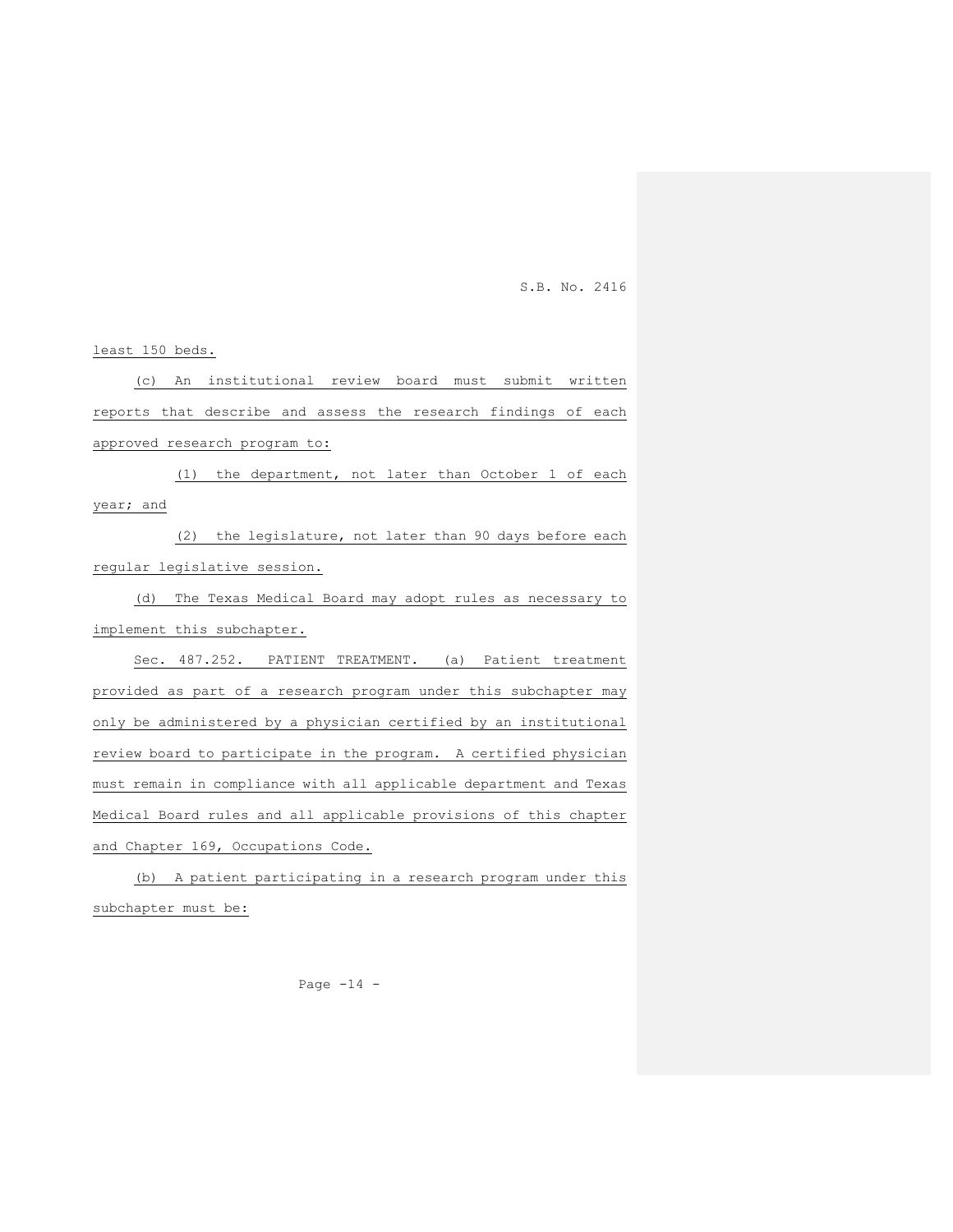(1) a permanent resident of this state; and

(2) 21 years of age or older.

Sec. 487.253. INFORMED CONSENT. (a) Before receiving treatment, each patient in a research program under this subchapter must sign a written informed consent.

(b) If the patient lacks the mental capacity to provide informed consent, a parent, guardian, or conservator may provide informed consent on the patient's behalf.

(c) An institutional review board overseeing a research program under this subchapter may adopt a form to be used for the informed consent required by this section.

SECTION 12. The heading to Chapter 169, Occupations Code, is amended to read as follows:

CHAPTER 169. AUTHORITY TO RECOMMEND MEDICAL CANNABIS OR MEDICAL **Deleted:** PRESCRIBE LOW-THC

RESEARCH CANNABIS TO CERTAIN PATIENTS FOR COMPASSIONATE USE

SECTION 13. Section 169.001, Occupations Code, is amended by amending Subdivisions (3) and (4) and adding Subdivision (3-a) to read as follows:

> (3)  $"$ , medical cannabis" means a product derived from **Formatted:** Indent: First line: 1"

**Deleted:** Low-THC

Page  $-15$  -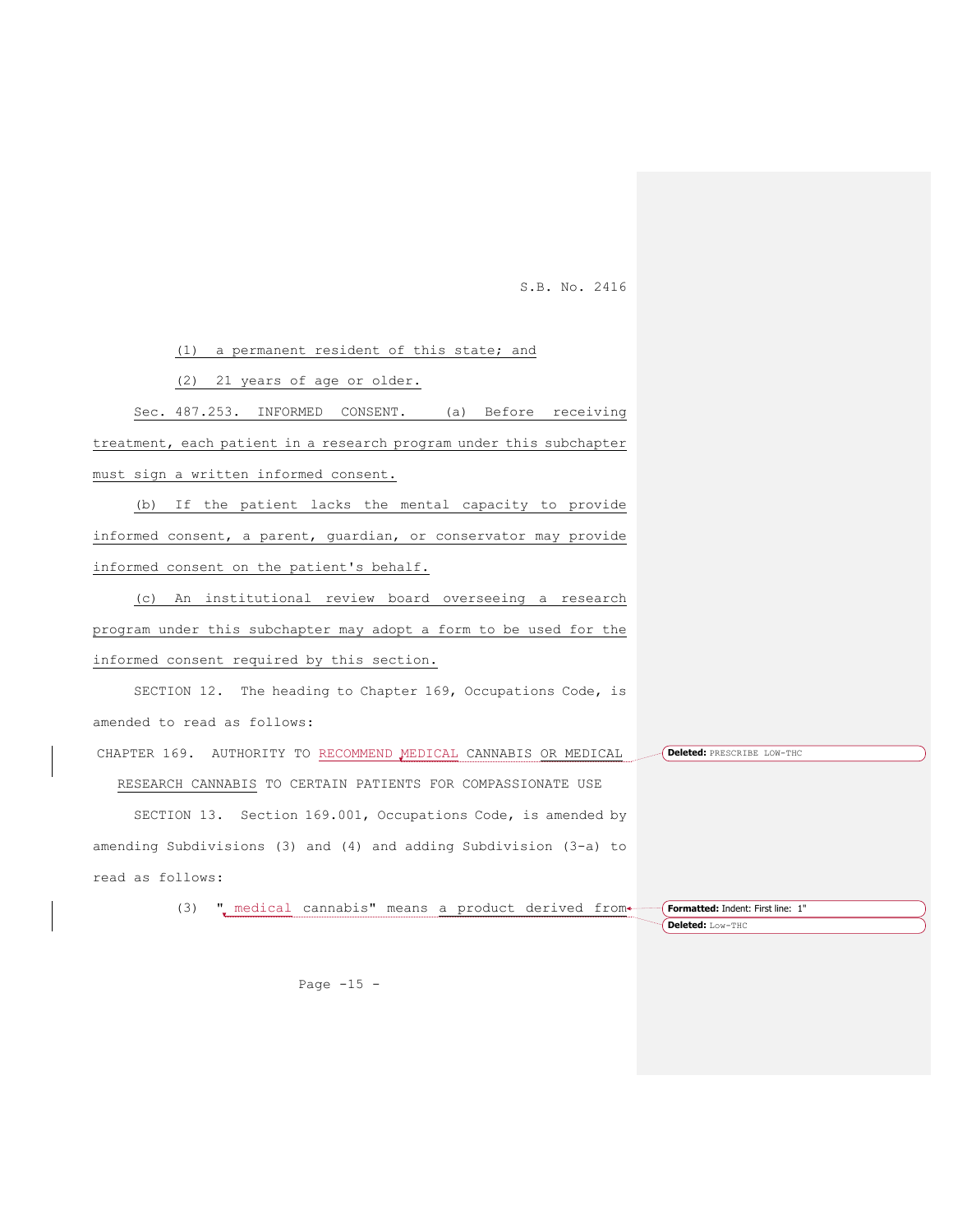the plant Cannabis sativa L.  $[-$  and any part of derivative, of that plant<sub>rand</sub>  $[$  (B) not less than 10 percent by weight <del>nnabidi</del> (3-a) "Medical research cannabis" means a product derived from the plant Cannabis sativa L. that is approved by an institutional review board for use in a research program under Chapter 487, Health and Safety Code. (4) "Medical use" means the ingestion by a means of **Deleted:** ] that contains <u>less than one</u> [+ [[(A) not more than 0.5] percent by weight of  $t$ tetrahydrocannabinols $\mathfrak{f}$  $\sqrt{\text{Deleted: } \pm 1}$ .

administration as recommended by a physician under this chapter for the use of medical cannabis or medical research cannabis by a person for whom medical cannabis or medical research cannabis is recommended under this chapter. **Deleted:** other than by smoking of **Deleted:** prescribed **Deleted:** amount **Deleted:** low-THC **Deleted:** low-THC **Deleted:** prescribed

SECTION 14. The heading to Section 169.002, Occupations Code, is amended to read as follows:

Sec. 169.002. PHYSICIAN QUALIFIED TO RECOMMEND MEDICAL CANNABIS OR MEDICAL RESEARCH CANNABIS. **Deleted:** PRESCRIBE LOW-THC

SECTION 15. Section 169.002(a), Occupations Code, is amended

Page  $-16$  -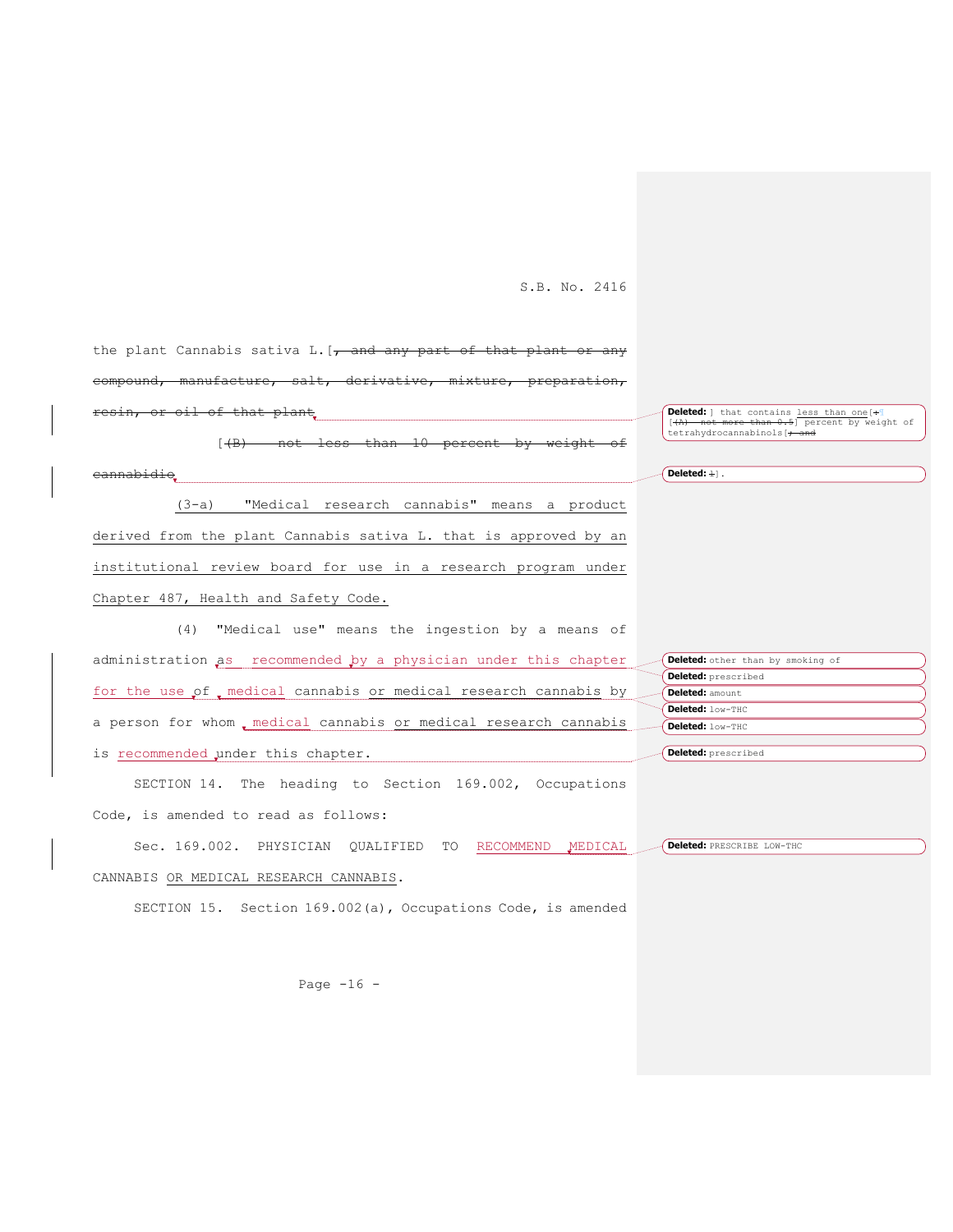to read as follows:

(a) A [Only a] physician licensed under [qualified as provided by] this subtitle [section] may recommend medical cannabis and medical research cannabis in accordance with this chapter. **Deleted:** prescribe low-THC

SECTION 16. Section 169.003, Occupations Code, is amended to read as follows:

Sec. 169.003. RECOMMENDATION, OF MEDICAL CANNABIS. A physician described by Section 169.002 may recommend medical cannabis [to alleviate a patient's seizures] if: **Deleted:** PRESCRIPTION **Deleted:** LOW-THC **Deleted:** prescribe low-THC

(1) the patient is a permanent resident of the state;

(2) the physician complies with the registration requirements of Section 169.004; and

(3) the physician certifies to the department that  $[$  +

[(A) the patient is diagnosed with intractable

## epilepsy;

[(B)] the physician has determined that [determines] the risk of the medical use of , medical cannabis by the patient is reasonable in light of the potential benefit for **Deleted:** low-THC

Page  $-17 -$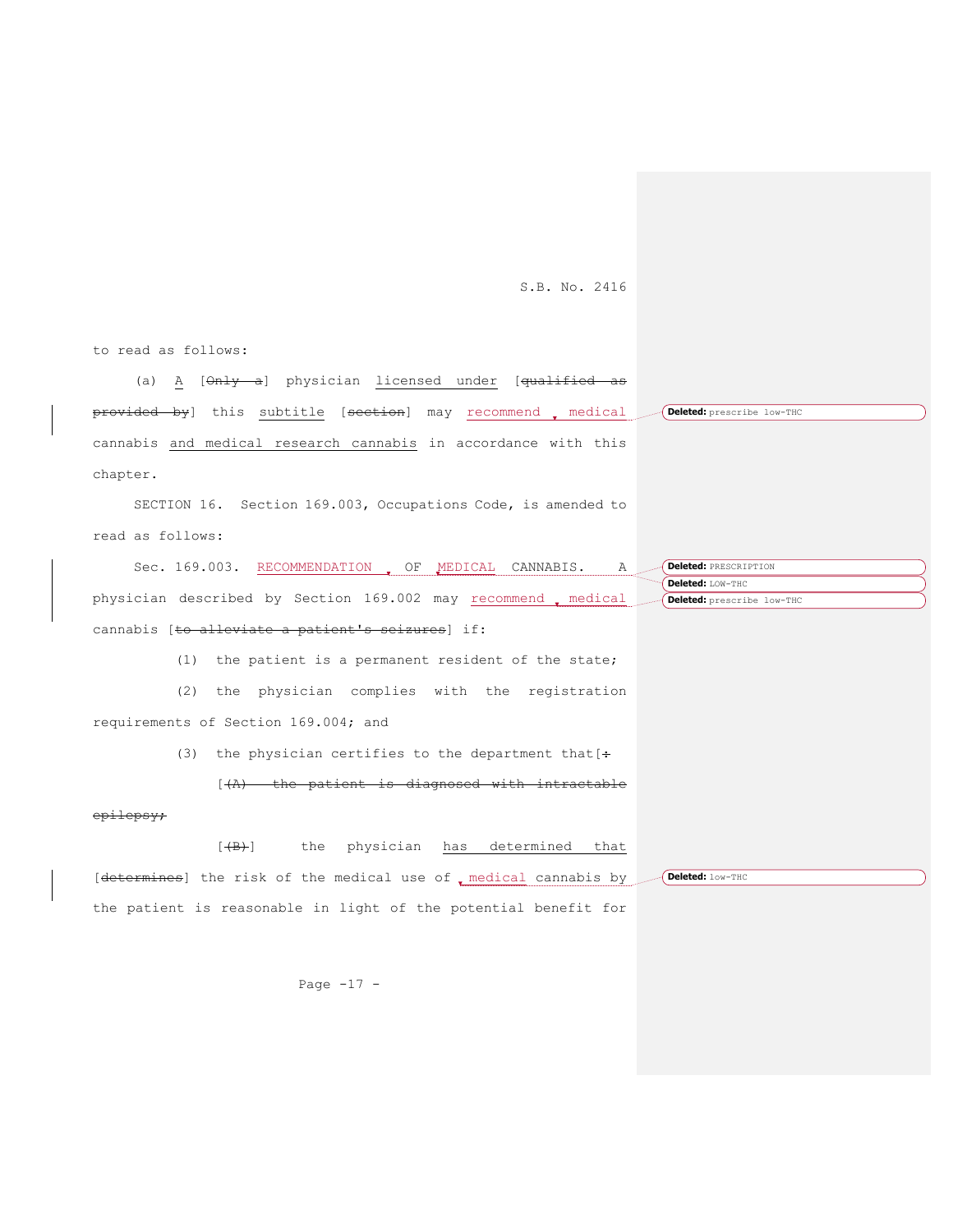the patient  $\mathfrak{f}$  and

| $[ (C)$ a second physician qualified to prescribe              |                              |
|----------------------------------------------------------------|------------------------------|
| Medical cannabis under Section 169.002 has concurred with the  | Deleted: <b>low-THG</b>      |
| determination under Paragraph (B), and the second physician's  |                              |
| concurrence is recorded in the patient's medical record].      |                              |
| SECTION 17. Chapter 169, Occupations Code, is amended by       |                              |
| adding Section 169.0031 to read as follows:                    |                              |
| Sec. 169.0031. RECOMMENDATION OF MEDICAL RESEARCH CANNABIS.    | <b>Deleted: PRESCRIPTION</b> |
| A physician described by Section 169.002 may recommendation    |                              |
| medical research cannabis if:                                  | Deleted: prescribe           |
| the recommendation is for treatment approved by an<br>(1)      | Deleted: prescription        |
| institutional review board as part of a research program under |                              |
| Chapter 487, Health and Safety Code;                           |                              |
| (2) the patient is:                                            |                              |
| a permanent resident of this state; and<br>(A)                 |                              |
| 21 years of age or older; and<br>(B)                           |                              |
| the physician:<br>(3)                                          |                              |
| complies with the registration requirements of<br>(A)          |                              |
| Section 169.004;                                               |                              |
|                                                                |                              |
|                                                                |                              |
| Page $-18$ -                                                   |                              |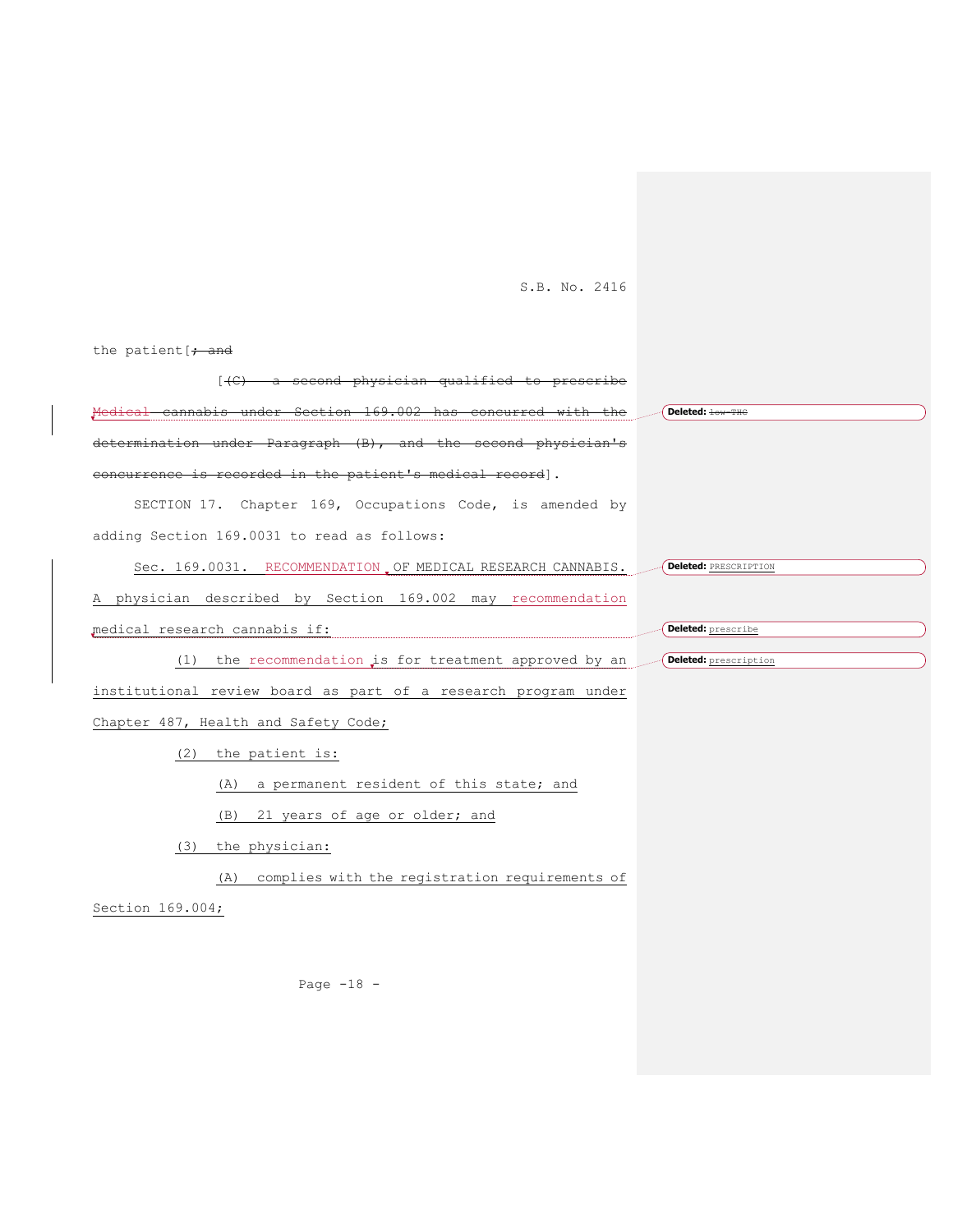(B) is certified by an institutional review board as a treating physician in a research program under Chapter 487, Health and Safety Code; and

(C) certifies to the department that the physician has determined that the risk of the medical use of medical research cannabis by the patient is reasonable in light of the potential benefit for the patient.

SECTION 18. Section 169.004, Occupations Code, is amended to read as follows:

Sec. 169.004. MEDICAL CANNABIS AND MEDICAL RESEARCH CANNABIS RECOMMENDER REGISTRATION. (a) Before a physician qualified to recommend Medical cannabis or medical research cannabis under Section 169.002 may recommend or renew a recommendation for Medical cannabis or medical research cannabis for a patient under this chapter, the physician must register as the recommender for that patient in the compassionate-use registry maintained by the department under Section 487.054, Health and Safety Code. The physician's registration must indicate:

(1) the physician's name;

**Deleted:** LOW-THC **Deleted:** PRESCRIBER **Deleted:** prescribe low-THC **Deleted:** prescribe **Deleted:** prescription **Deleted:** low-THC **Deleted:** the prescriber

Page -19 -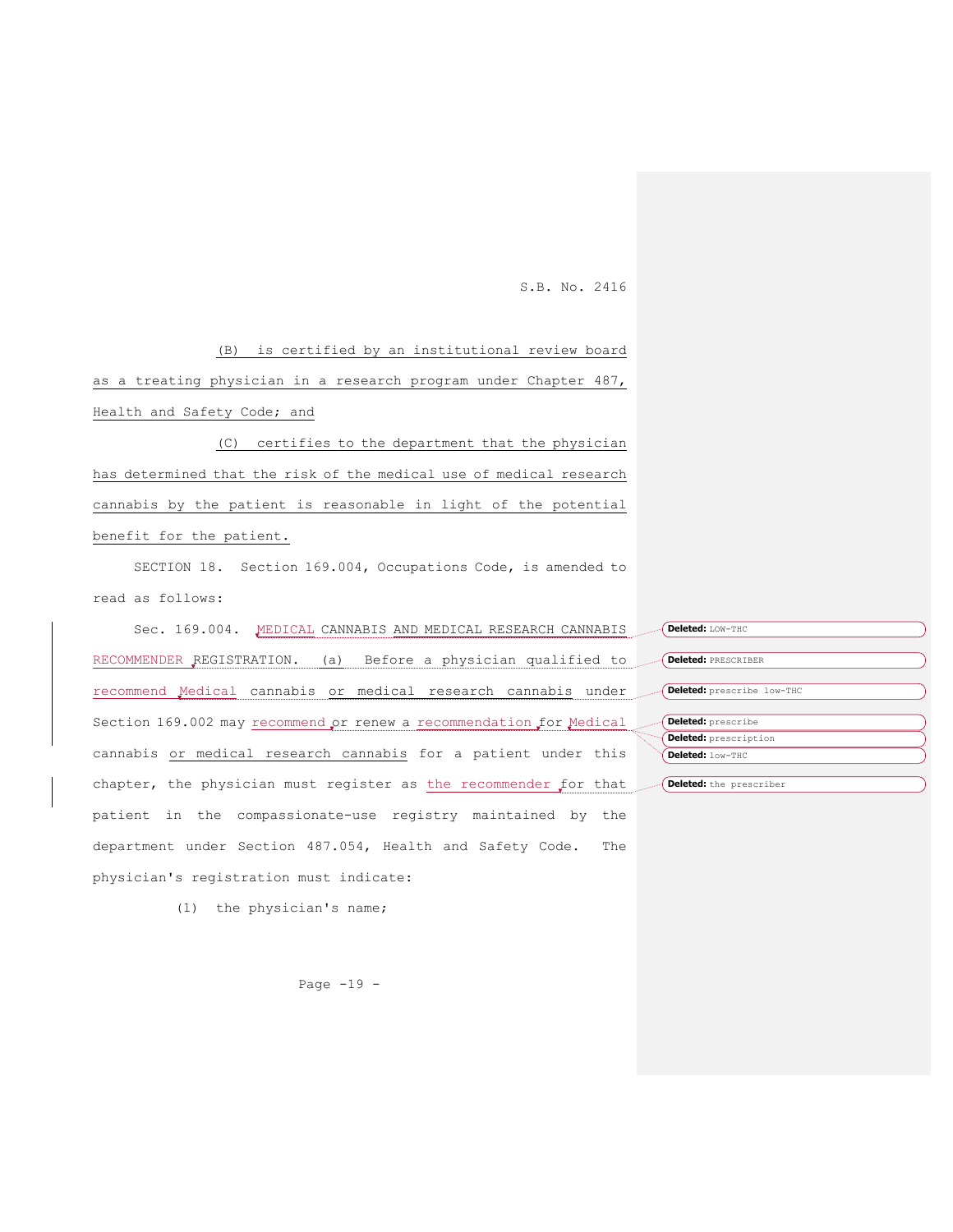(2) the patient's name and date of birth; and

| (3) the means of administration recommended for the              | <b>Deleted:</b> (3) the dosage prescribed to the<br>patient;                                                                              |
|------------------------------------------------------------------|-------------------------------------------------------------------------------------------------------------------------------------------|
|                                                                  | Deleted: 4                                                                                                                                |
|                                                                  | Deleted: ordered                                                                                                                          |
| .(b) The department may publish the name of a physician          | Deleted: and                                                                                                                              |
| registered under this section only if permission is expressly    | <b>Deleted:</b> (5) the total amount of low-THC<br>cannabis or medical research cannabis required<br>to fill the patient's prescription.1 |
| granted by the physician.                                        |                                                                                                                                           |
| SECTION 19. Section 169.005, Occupations Code, is amended to     |                                                                                                                                           |
| read as follows:                                                 |                                                                                                                                           |
| Sec. 169.005. PATIENT TREATMENT PLAN. A physician described      |                                                                                                                                           |
| by Section 169.002 who recommends Medical cannabis or medical    | Deleted: prescribes low-THC                                                                                                               |
| research cannabis for a patient's medical use under this chapter |                                                                                                                                           |
| must maintain a patient treatment plan that indicates:           |                                                                                                                                           |
| $(1)$ , means of administration, and planned duration of         | Deleted: the dosage                                                                                                                       |
| treatment for the Medical cannabis or medical research cannabis; | Deleted: low-THC                                                                                                                          |
| a plan for monitoring the patient's symptoms; and<br>(2)         |                                                                                                                                           |
| (3) a plan for monitoring indicators of tolerance or             |                                                                                                                                           |
| reaction to, medical cannabis or medical research cannabis.      | Deleted: low-THC                                                                                                                          |
| SECTION 20. Section 551.004(a), Occupations Code, is amended     |                                                                                                                                           |
| to read as follows:                                              |                                                                                                                                           |

Page -20 -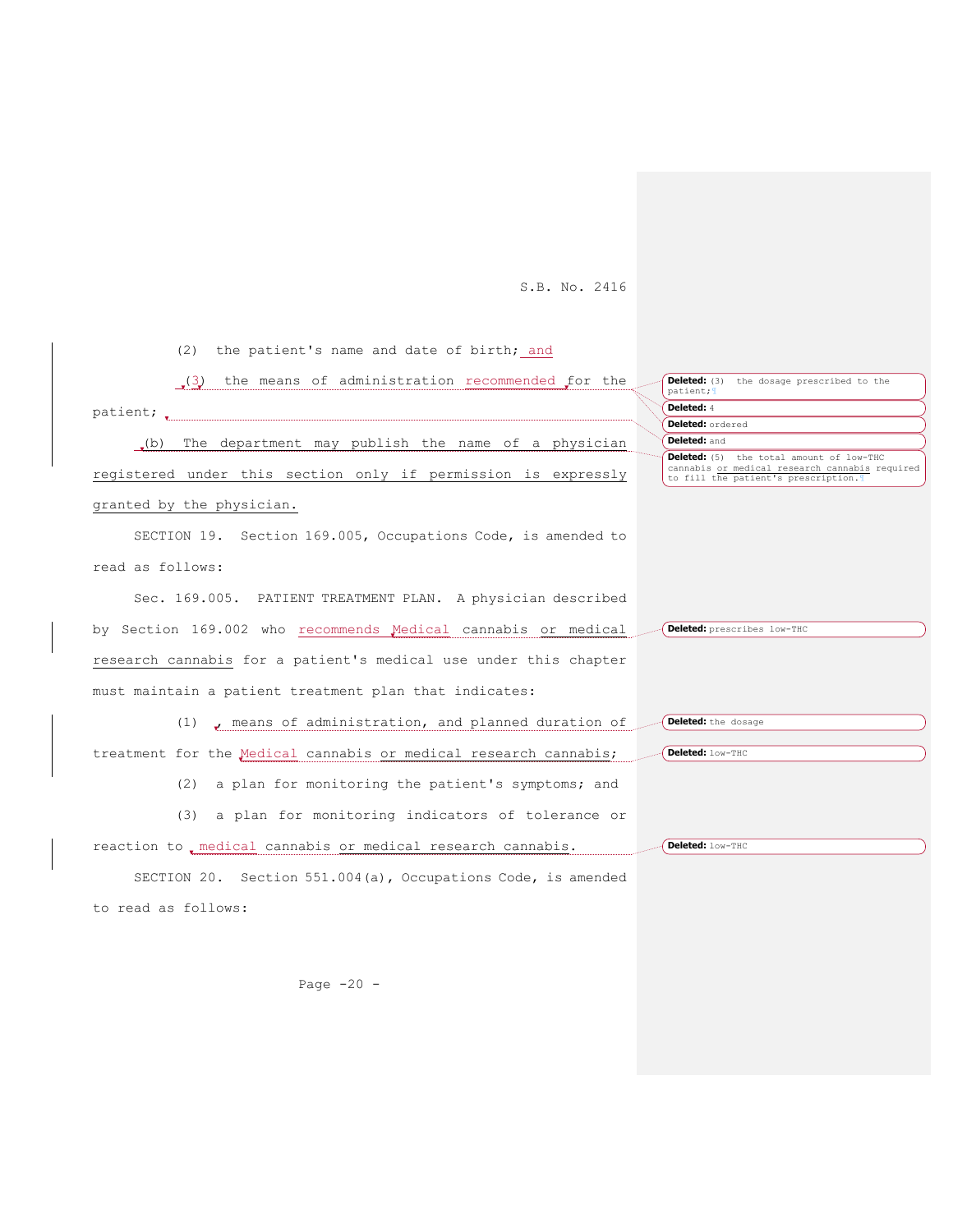(a) This subtitle does not apply to:

(1) a practitioner licensed by the appropriate state board who supplies a patient of the practitioner with a drug in a manner authorized by state or federal law and who does not operate a pharmacy for the retailing of prescription drugs;

(2) a member of the faculty of a college of pharmacy recognized by the board who is a pharmacist and who performs the pharmacist's services only for the benefit of the college;

(3) a person who procures prescription drugs for lawful research, teaching, or testing and not for resale;

(4) a home and community support services agency that possesses a dangerous drug as authorized by Section 142.0061, 142.0062, or 142.0063, Health and Safety Code; or

(5) a dispensing organization, as defined by Section  $\longleftarrow$  [**Formatted:** Left 487.001, Health and Safety Code, that cultivates, processes, and dispenses medical cannabis or medical research cannabis, as authorized by Chapter 487, Health and Safety Code, to a patient listed in the compassionate-use registry established under that chapter.

**Deleted:** low-THC

Page  $-21 -$